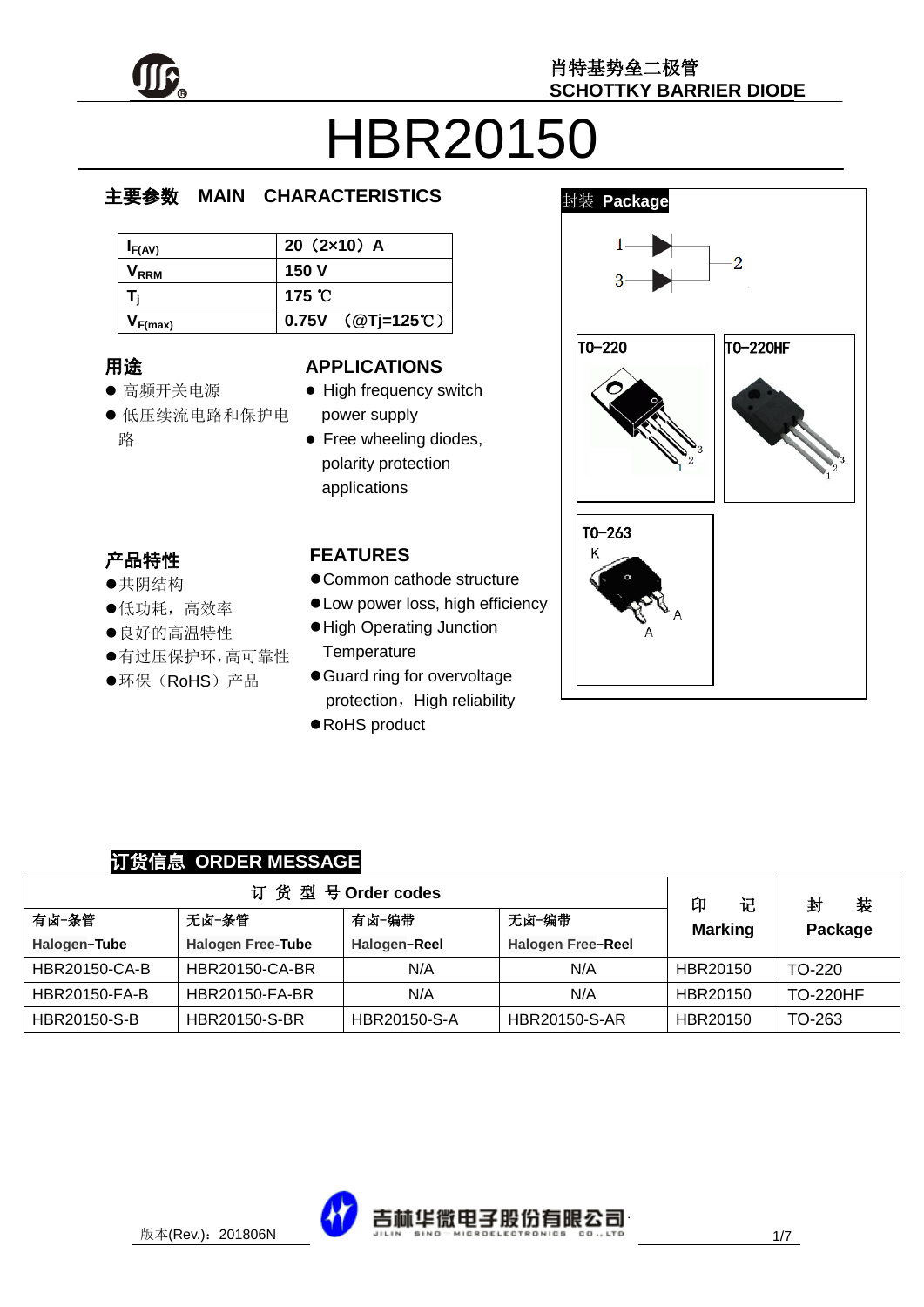### **<sup>R</sup>** HBR20150

| 绝对最大额定值<br><b>ABSOLUTE RATINGS (Tc=25°C)</b> |                     |            |                           |              |             |
|----------------------------------------------|---------------------|------------|---------------------------|--------------|-------------|
|                                              | 项<br>目              |            | 뮹<br>符                    | 数<br>值       | 单<br>位      |
|                                              | <b>Parameter</b>    |            | <b>Symbol</b>             | <b>Value</b> | <b>Unit</b> |
| 最大反向重复峰值电压                                   |                     |            |                           | 150          | $\vee$      |
| Repetitive peak reverse voltage              |                     |            | <b>V</b> <sub>RRM</sub>   |              |             |
| 最大直流阻断电压                                     |                     |            |                           | 150          | V           |
| Maximum DC blocking voltage                  |                     |            | $V_{DC}$                  |              |             |
| 正向平均整流电流                                     | $T_c = 150^{\circ}$ | 整个器件       |                           | 20           |             |
| Average forward                              | (TO-220/            | per device |                           |              |             |
| current                                      | $TO-263)$           |            | $I_{F(AV)}$               |              | A           |
|                                              | $T_c = 125^{\circ}$ | 单<br>侧     |                           | 10           |             |
|                                              | (TO-220HF)          | per diode  |                           |              |             |
| 正向峰值浪涌电流                                     |                     |            |                           |              |             |
| Surge non repetitive forward current         |                     |            |                           | 200          | A           |
| (额定负载 8.3ms 半正弦波—按 JEDEC 方法)                 |                     |            | $I_{FSM}$                 |              |             |
| 8.3 ms single half-sine-wave (JEDEC Method)  |                     |            |                           |              |             |
| 最高结温                                         |                     |            |                           |              | °C          |
| Maximum junction temperature                 |                     |            | $\mathsf{T}_{\mathsf{i}}$ | 175          |             |
| 储存温度                                         |                     |            |                           | $-40 - +150$ | °C          |
| Storage temperature range                    |                     |            | $T_{STG}$                 |              |             |

#### 电特性 **ELECTRICAL CHARACTERISTICS**

| 项<br>目           | 测试条件                    |                 | 最小值 | 典型值                   | 最大值        | 单位   |
|------------------|-------------------------|-----------------|-----|-----------------------|------------|------|
| <b>Parameter</b> | <b>Tests conditions</b> |                 |     | Value(min) Value(typ) | Value(max) | Unit |
|                  | Tj =25℃                 |                 |     |                       | 10         | μA   |
| ΙŖ               | $Ti = 125^{\circ}$      | $V_R = V_{RRM}$ |     |                       | 5          | mA   |
|                  | Ti =25 $\degree$ C      | $I_F = 10A$     |     | 0.83                  | 0.9        |      |
| $V_F$            | Ti =125 $°C$            |                 |     | 0.68                  | 0.75       |      |

#### 热特性 **THERMAL CHARACTERISTICS**

| 项<br>目                  |                 | 符<br>号        | 最小值        | 最大值        | 单<br>位         |
|-------------------------|-----------------|---------------|------------|------------|----------------|
| <b>Parameter</b>        |                 | <b>Symbol</b> | Value(min) | Value(max) | Unit           |
| 结到管壳的热阻                 | TO-220          |               |            | 1.9        |                |
| Thermal resistance from | TO-263          | $Rth(i-c)$    |            | 1.9        | $^{\circ}$ CMV |
| junction to case        | <b>TO-220HF</b> |               |            | 3.5        |                |

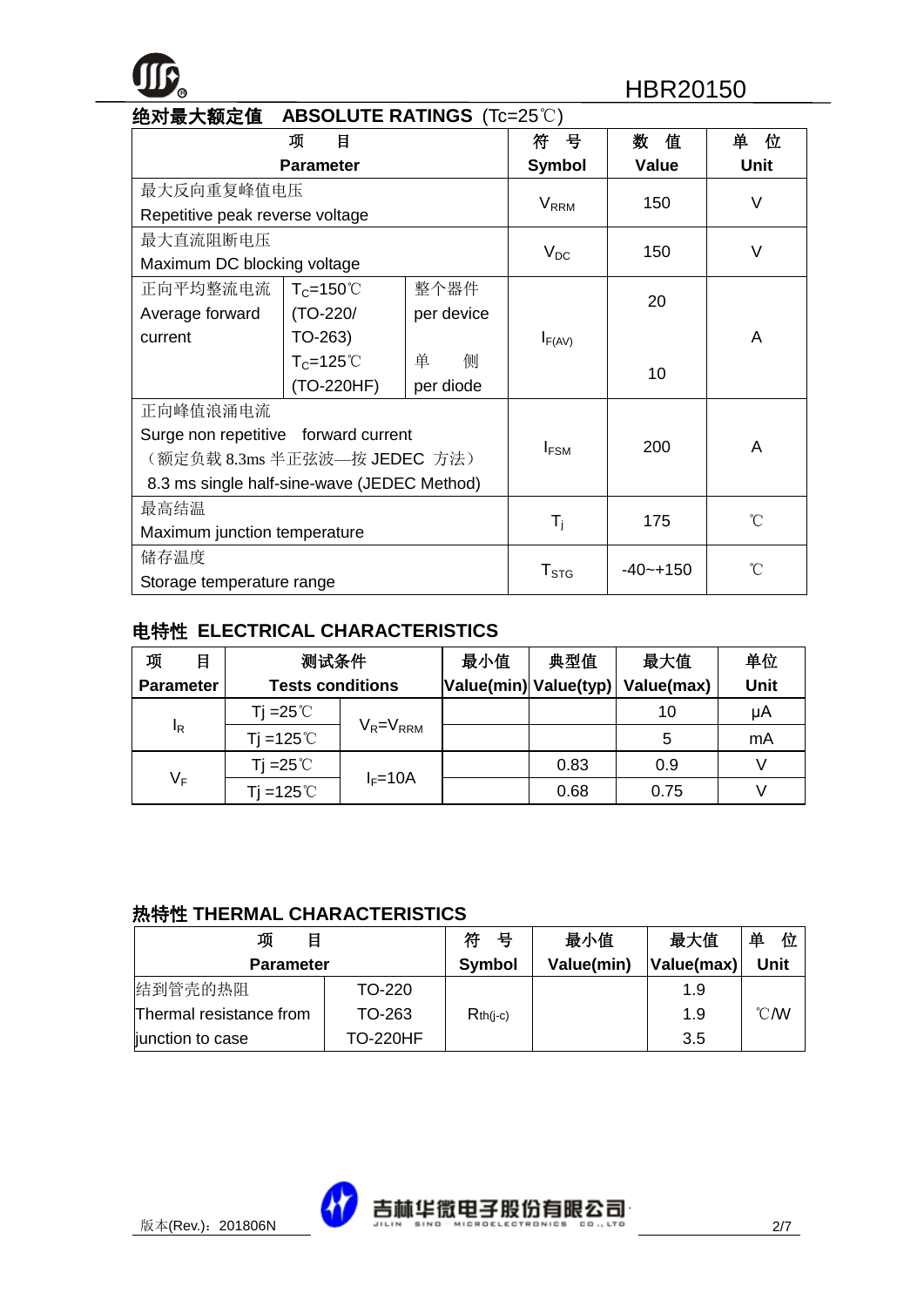

#### 特征曲线 **ELECTRICAL CHARACTERISTICS (curves)**



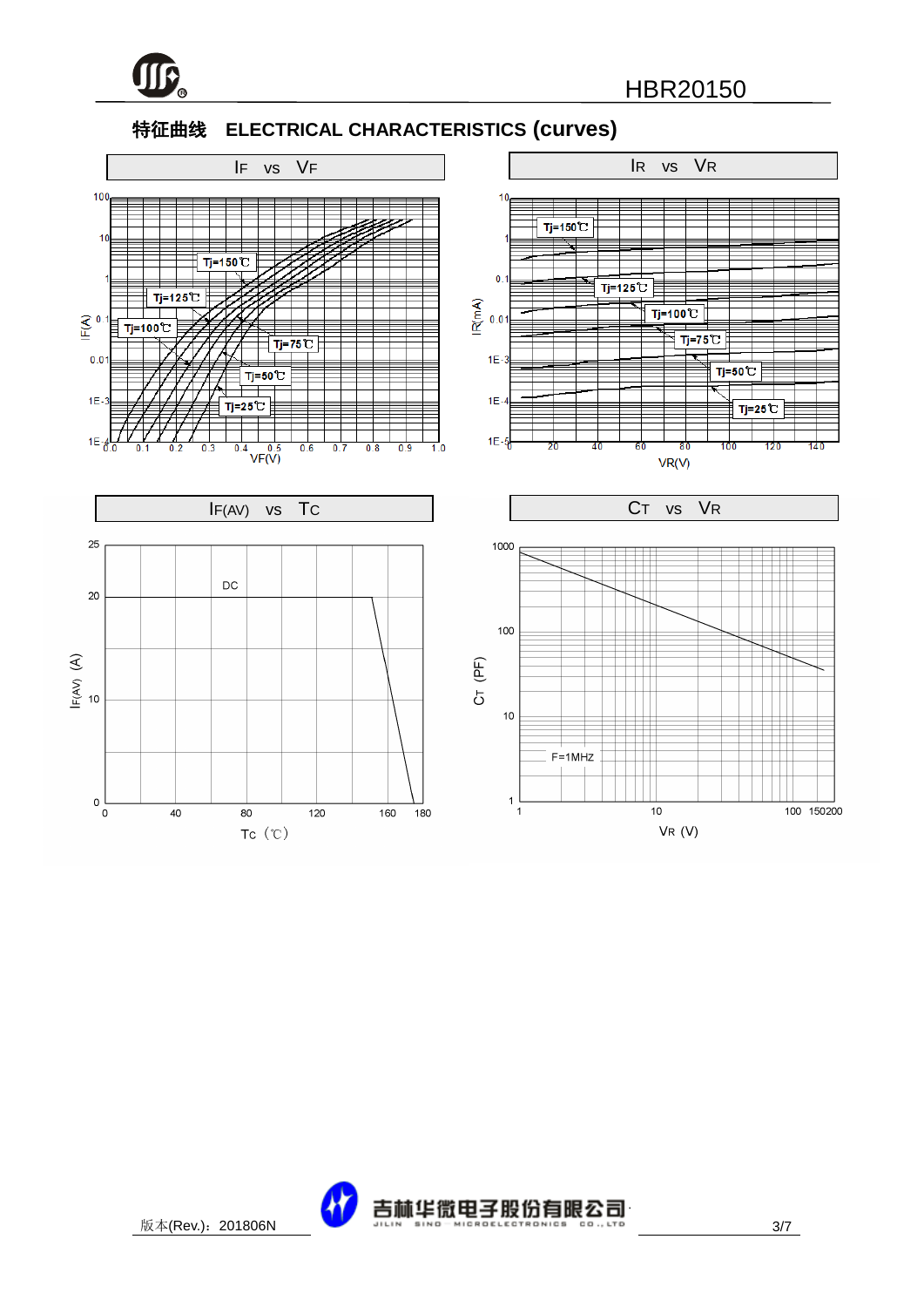

## 外形尺寸 **PACKAGE MECHANICAL DATA**

**TO-220** 单位 **Unit** :**mm**





Ă

| 符号<br>symbol | ΜIΝ   | MAX   |
|--------------|-------|-------|
| А            | 4.40  | 4.80  |
| В            | 1.10  | 1.40  |
| b            | 0.70  | 0.95  |
| С            | 0.28  | 0.48  |
| с1           | 0.32  | 0.52  |
| D            | 14.45 | 16.00 |
| D2           | 8.20  | 9.20  |
| Е            | 9.60  | 10.40 |
| е            | 2.39  | 2.69  |
| F            | 1.20  | 1.35  |
| L            | 13.05 | 14.05 |
| L2           | 3.70  | 3.90  |
| Q            | 2.40  | 3.00  |
| Q1           | 2.20  | 2.90  |
| P            | 3.50  | 4.00  |



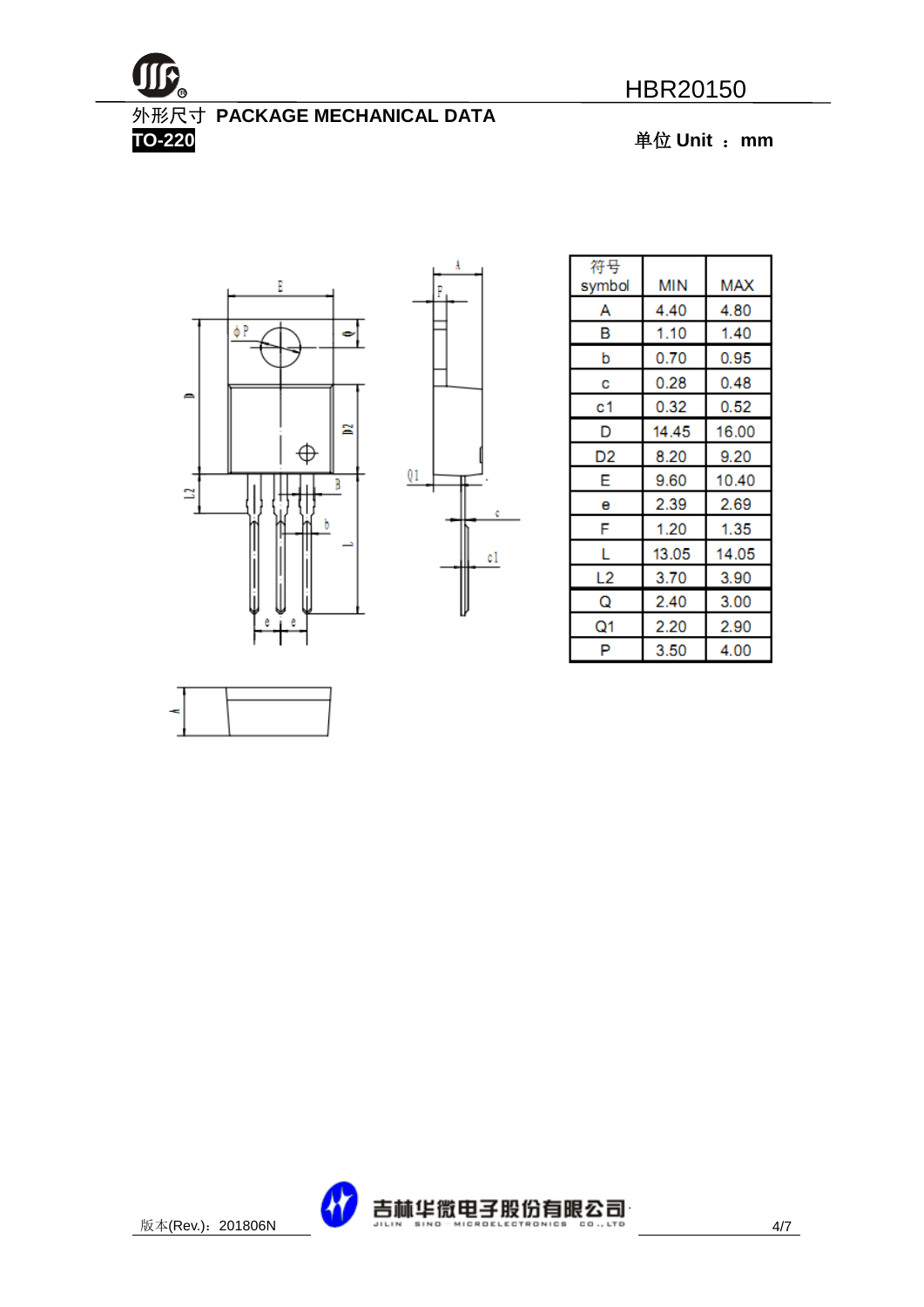

### 外形尺寸 **PACKAGE MECHANICAL DATA**

**TO-220HF** 单位 **Unit** :**mm**





۱

 $\leftarrow$ 

| 符号     |      |            |
|--------|------|------------|
| symbol | MIN  | <b>MAX</b> |
| Α      | 4.0  | 5.0        |
| Β1     | 0.87 | 1.27       |
| p      | 0.72 | 0.92       |
| C      | 0.5  | 0.7        |
| D      | 15.0 | 16.5       |
| D2     | 7.8  | 9.4        |
| E      | 9.62 | 10.62      |
| е      |      | 2.54 TYP   |
| F      | 2.3  | 3.3        |
| L      | 13.0 | 14.0       |
| L2     | 3.1  | 3.5        |
| фp     | 3.0  | 3.4        |
| Q      | 3.15 | 3.55       |
| Q1     | 2.2  | 2.5        |



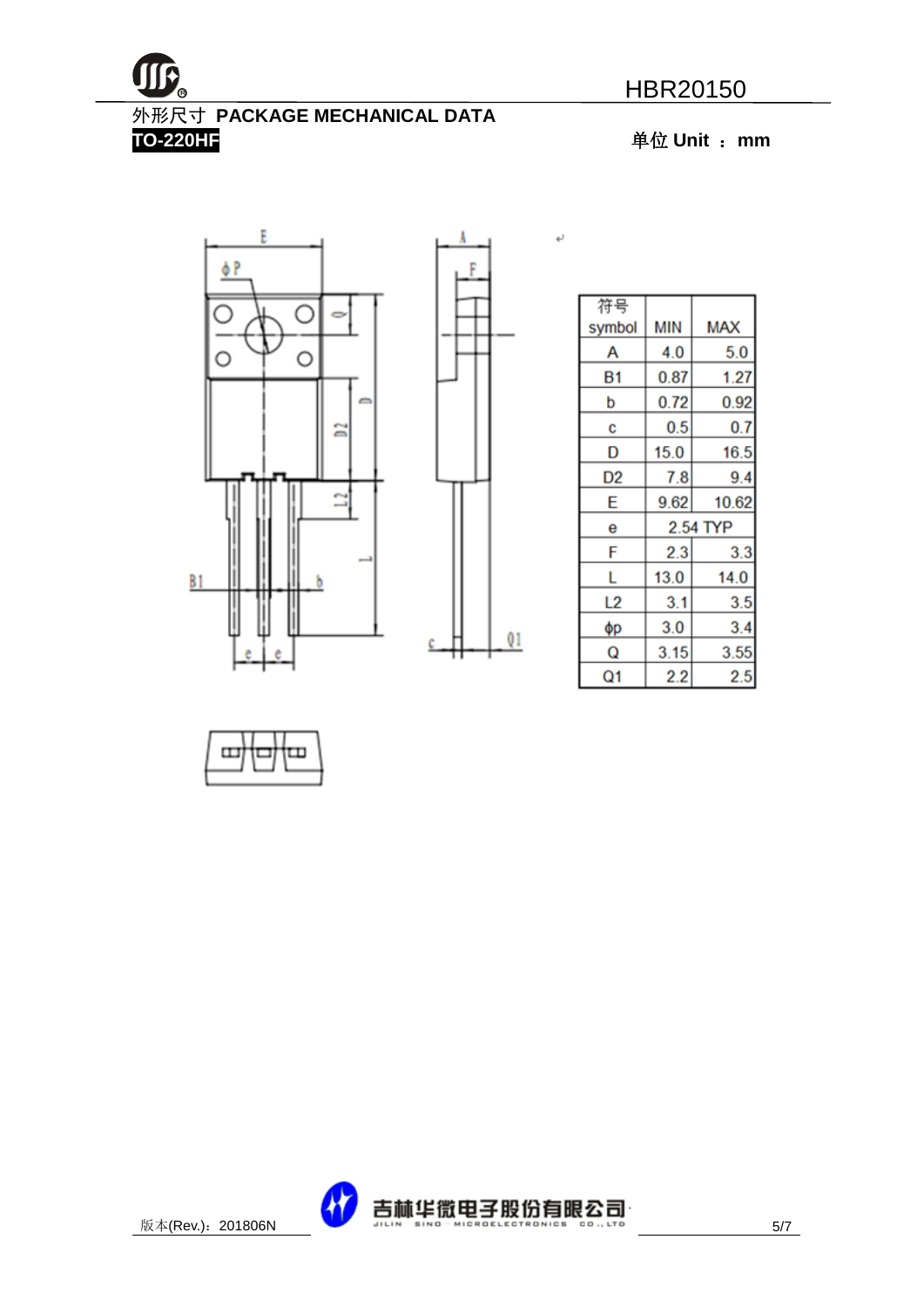

#### 外形尺寸 **PACKAGE MECHANICAL DATA**

**TO-263** 单位 **Unit** :**mm**



| SYMBOL         | мм           |         |  |  |
|----------------|--------------|---------|--|--|
|                | MIN          | MAX     |  |  |
| Α              | 4.30         | 4.80    |  |  |
| A1             | 1.12         | 1.42    |  |  |
| A2             | 2.54         | 2.84    |  |  |
| b              | 0.67         | 1.00    |  |  |
| с              | 0.29         | 0.52    |  |  |
| D1             | 8.40         | 9.00    |  |  |
| Ε              | 9.80         | 10.46   |  |  |
| е              |              | 2.54BSC |  |  |
| н              | 14.00        | 16.00   |  |  |
| H <sub>2</sub> | 1.12         | 1.45    |  |  |
| L              | 1.50         | 3.10    |  |  |
| L1             | 1.45<br>1.70 |         |  |  |

#### 编带 REEL





| Г<br>立  | 品尺寸规格           | UNIT: mm       |               |                |                  |
|---------|-----------------|----------------|---------------|----------------|------------------|
| 规<br>格  |                 | IA O           |               |                |                  |
| R<br>4  | ± 0.3<br>24     | $10.9 \pm 0.2$ | $.75 \pm 0.2$ | $11.5 \pm 0.2$ | $1.5 + 0.2/-0.1$ |
| 规格      | $\blacksquare$  | P <sub>0</sub> | P 2           |                |                  |
| 一尺<br>⊀ | $+0.2/-0.$<br>5 | $14 \pm 0.2$   | $\pm$ 0.2     | $6 \pm 0.2$    | $0.35 \pm 0.05$  |
| 规格      | K <sub>0</sub>  | B <sub>0</sub> |               |                |                  |
| 尺<br>↽  | $4.9 \pm 0.2$   | $16.0 \pm 0.2$ |               |                |                  |